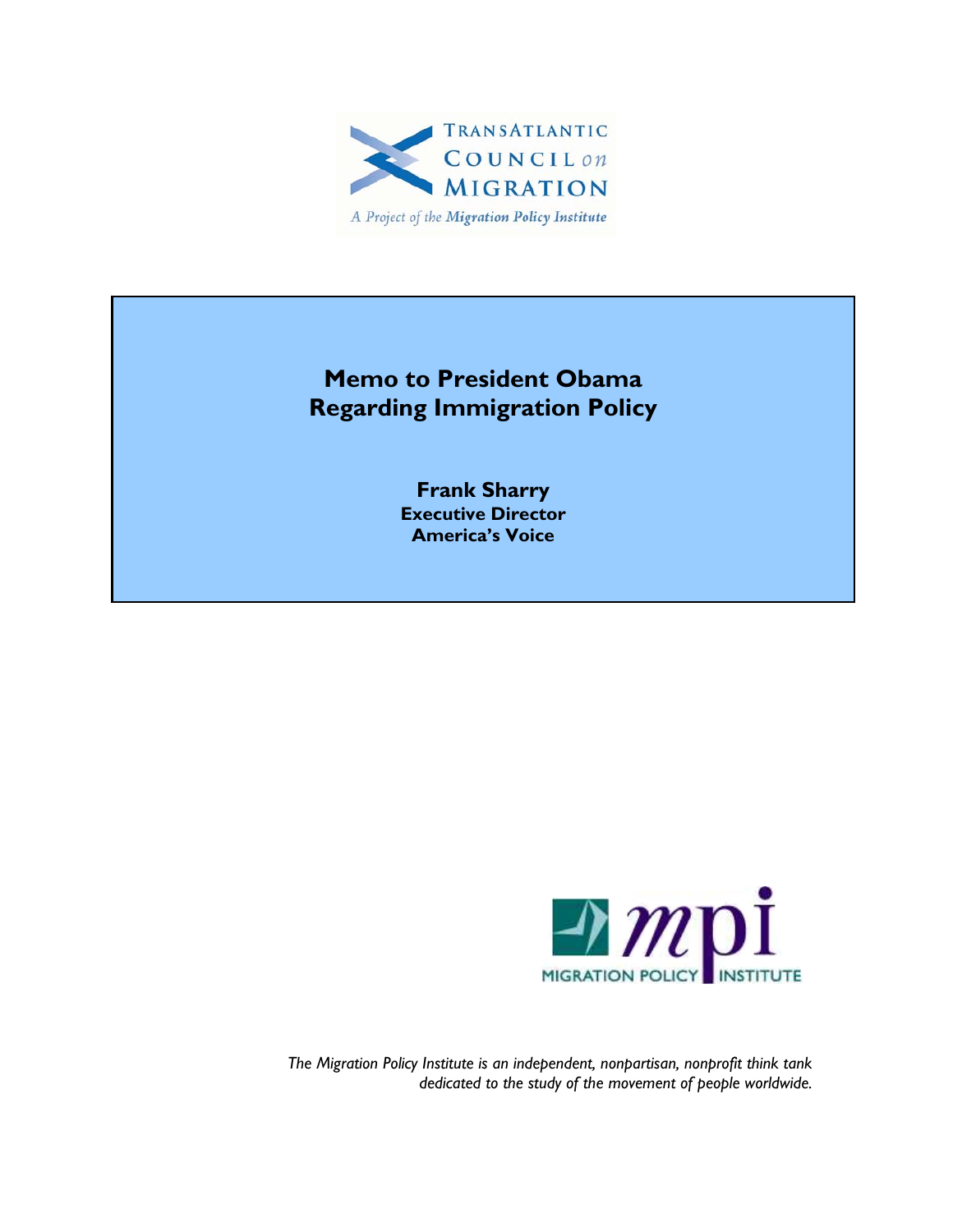### **About the Transatlantic Council on Migration**

This paper was commissioned by the Transatlantic Council on Migration for its meeting held in May 2009 in Bellagio, Italy. The meeting's theme was "Public Opinion, Media Coverage, and Migration" and this paper was one of several that informed the Council's discussions.

The Council is an initiative of the Migration Policy Institute undertaken in cooperation with its policy partner, the **Bertelsmann Stiftung**. The Council is a unique deliberative body that examines vital policy issues and informs migration policymaking processes in North America and Europe.

For more on the Transatlantic Council on Migration, please visit: www.migrationpolicy.org/transatlantic

© 2009 Migration Policy Institute. All Rights Reserved.

No part of this publication may be reproduced or transmitted in any form by any means, electronic or mechanical, including photocopy, or any information storage and retrieval system, without permission from the Migration Policy Institute. A full-text PDF of this document is available for free download from www.migrationpolicy.org.

Permission for reproducing excerpts from this report should be directed to: Permissions Department, Migration Policy Institute, 1400 16<sup>th</sup> Street NW, Suite 300, Washington, DC 20036, or by contacting communications@migrationpolicy.org

Suggested citation: Sharry, Frank. 2009. *Memo to President Obama Regarding Immigration Policy*. Washington, DC: Migration Policy Institute.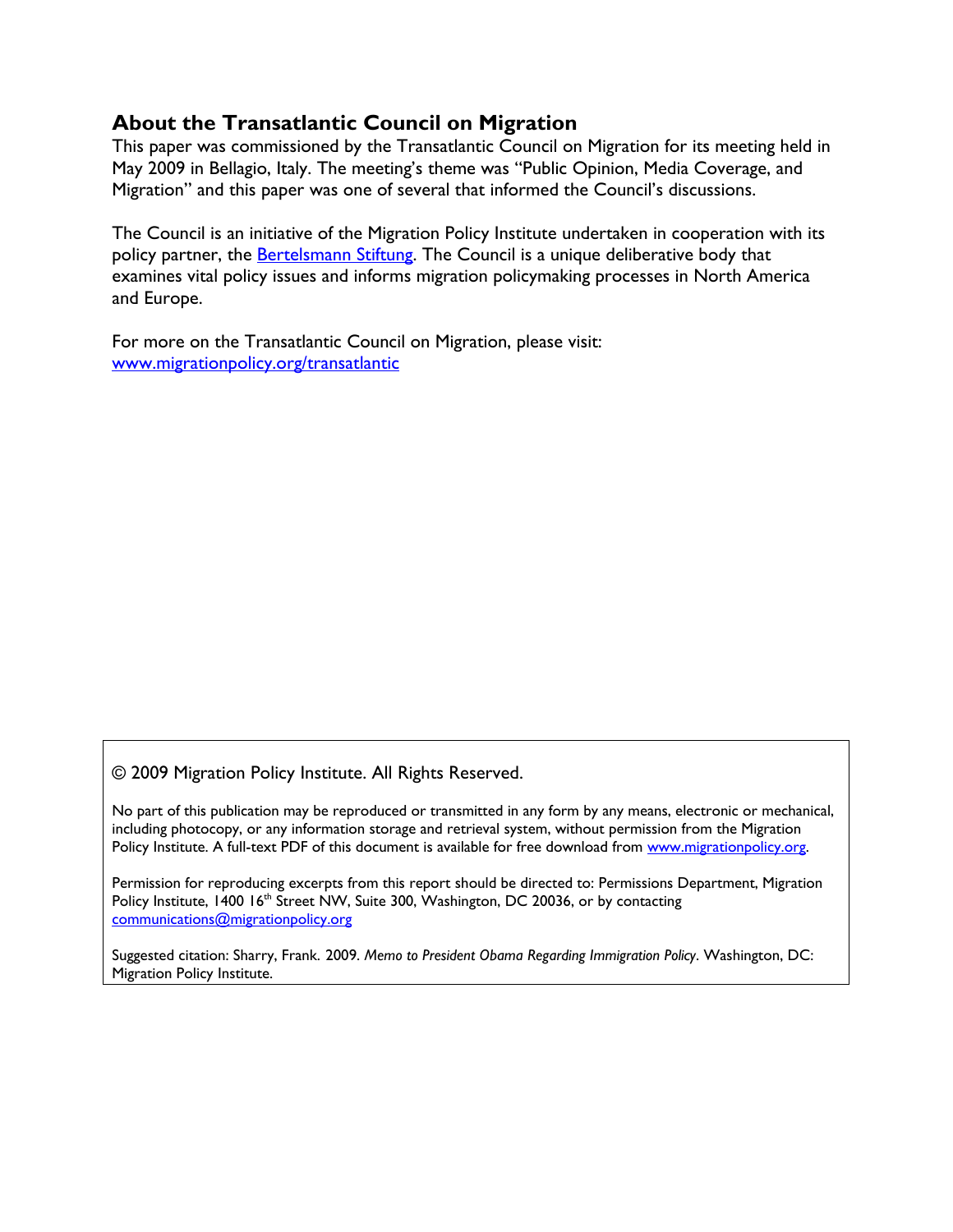### **I.** Introduction<sup>1</sup>

 $\overline{a}$ 

Mr. President, you have inherited a daunting set of challenges at home and abroad. You face a oncein-a-generation economic crisis. Our nation's basic systems and policies — from banking and health care to education and energy — are in need of significant and urgent reforms. America's standing in the world is in need of serious repair. You have responded with energy and ambition, and so far two-thirds of the American people give you high marks for your leadership.

With such a full plate and such high hopes, is there room for immigration reform?

On the one hand, many point to the pledge you made in an address to thousands of Hispanic leaders in July 2008: "I think it's time for a president who won't walk away from something as important as comprehensive [immigration] reform just because it becomes politically unpopular … I will make it a top priority in my first year as the president of the United States of America."<sup>2</sup> Not surprisingly, many took this campaign promise to heart. They argue that your first year in office is the best time to move because your approval ratings will never be higher and your chances of success will never be greater. They make the point that George W. Bush, whose early migration negotiations with Mexican President Vicente Fox were derailed by the 9/11 attacks, waited until the seventh year of his presidency to make comprehensive immigration reform legislation a priority. By then his political capital was so depleted, the effort failed.

On the other hand, many argue that the global economic crisis makes your campaign promise moot. They believe you should delay immigration legislation and focus on the economy and the other reform initiatives you have already announced. They remind us all that comprehensive immigration reform fell short in 2006 and suffered a stinging defeat in 2007, and argue that you have until the end of your first four-year term to fulfill your pledge. The better strategy, they assert, is to wait until early 2011 — just after the 2010 congressional mid-term elections — and move forward when the global economic crisis presumably will have begun to ease and Congress will have had an opportunity to more fully address the "middle-class" reform initiatives that are a higher priority with the public.

This is not an easy call. But after weighing the pros and cons, I recommend you keep your promise and move forward with comprehensive immigration reform legislation in late 2009 *provided conditions make a reform push viable*.

<sup>&</sup>lt;sup>1</sup> The opinions expressed in this paper, written for the Transatlantic Council on Migration meeting in May 2009, are solely those of the author.

 $2^2$  Remarks by presidential candidate Barack Obama to the annual conference of the National Council of La Raza in San Diego on July 13, 2008. http://www.nclr.org/content/viewpoints/detail/52978/.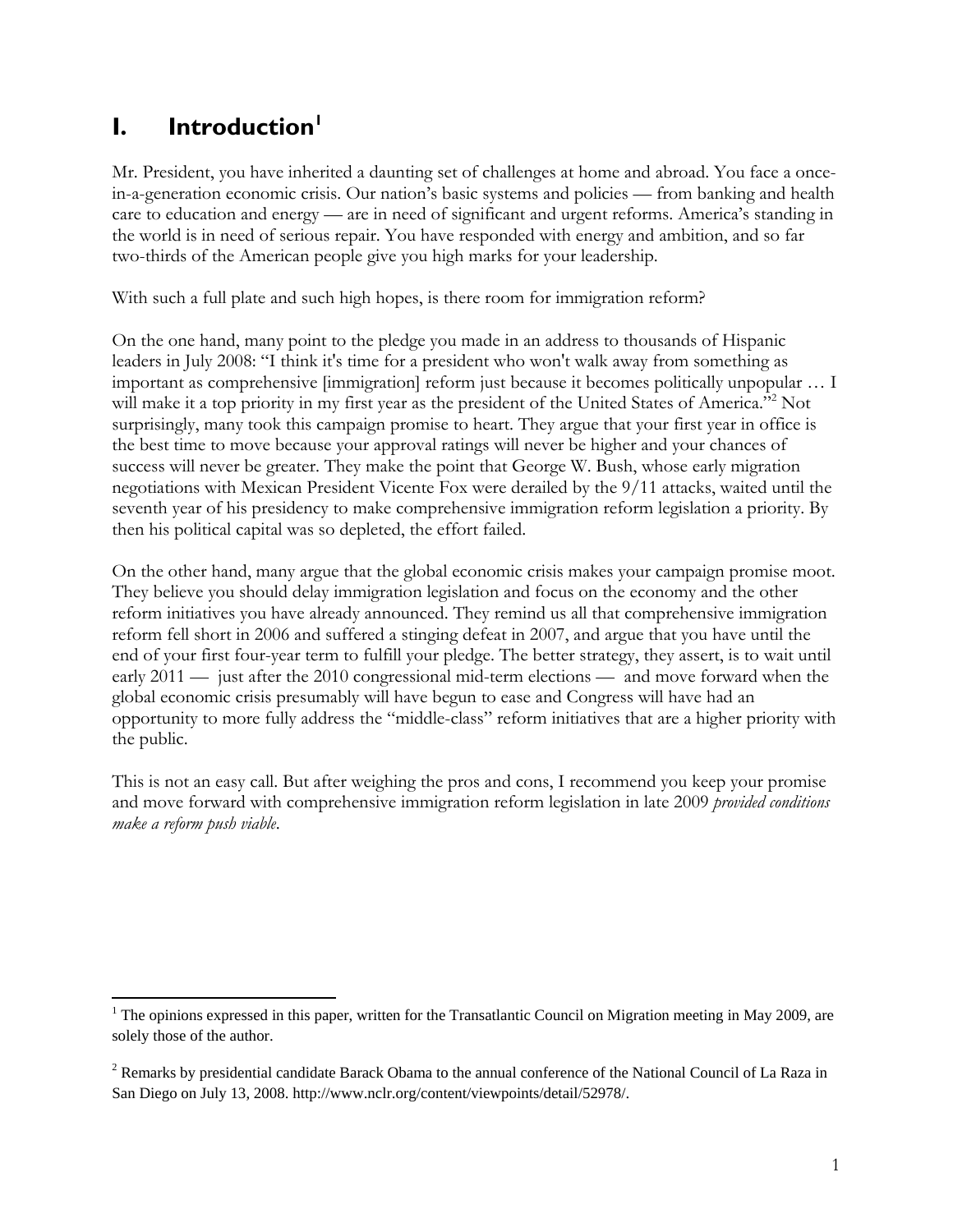### **II. What Conditions Would Make a Reform Push Viable in 2009?**

The following criteria need to be met to make a reform initiative viable later this year:

- 1) The economy shows some signs of stabilization, with the unemployment rate at least leveling off, and preferably beginning to go down;
- 2) Your administration has made significant progress on the "bread-and-butter" reform initiatives related to banking, health care, education, and energy;
- 3) Your commitment to addressing tough problems continues to enjoy broad public support;
- 4) You secure a commitment from key Republicans in Congress that they are willing to work with you on comprehensive immigration reform;
- 5) The pro-immigration reform campaign being organized by outside groups is ready to compete with the highly organized opposition; and
- 6) You are willing to expend the political capital to overcome a determined conservative opposition, centrist doubters, and far-left critics to create the political space for workable policy.

This last point is critical. For it will take nothing less if you are to usher into existence a modernized immigration system capable of doing what reform must do: significantly reduce illegal immigration by combining targeted enforcement and flexible legalizing mechanisms so that over time the chaos of illegal immigration is replaced by a more orderly and better managed legal immigration regime.

What if the conditions are not favorable in late 2009, and you and other stakeholders agree that the risks of going forward are too great and the implications of yet another defeat too daunting? First and foremost, you and your administration will have to make the case that delay is not defeat. You will have to work very hard to defuse the inevitable disappointment, even anger, among congressional proponents, immigrant advocates, and immigrant communities; and counter the inevitable triumphalism of reform opponents.

You would have a few options. Should you urge Congress to act on smaller but significant "piecemeal" measures? For example, the DREAM Act, which would grant legal status to high school graduates brought here as young children by their parents, and AgJOBS, which would legalize farm workers here illegally while streamlining the agricultural temporary worker program, enjoy bipartisan support and bring energized constituencies. (For these reasons both will undoubtedly be elements included in any base comprehensive immigration reform bill.) Or, should you listen to those who will push for you to hold out for comprehensive reform so that all the provisions and all the constituencies hang together rather than separately? One way to do this would be to appoint a high-level, bipartisan commission to consider how best to craft and enact comprehensive immigration reform legislation after the 2010 mid-term elections.

I recommend an approach that combines both elements. Proceed with the piecemeal measures since they are important advances and could serve as stepping stones towards a broad overhaul — but only if the measures can move forward in a relatively clean fashion. At the same time, appoint a commission to tee up comprehensive reform in 2011. The danger with the piecemeal approach is that securing congressional approval might require adding tough enforcement components to provide cover to policymakers fearful of being seen as too soft on illegal immigration. At a certain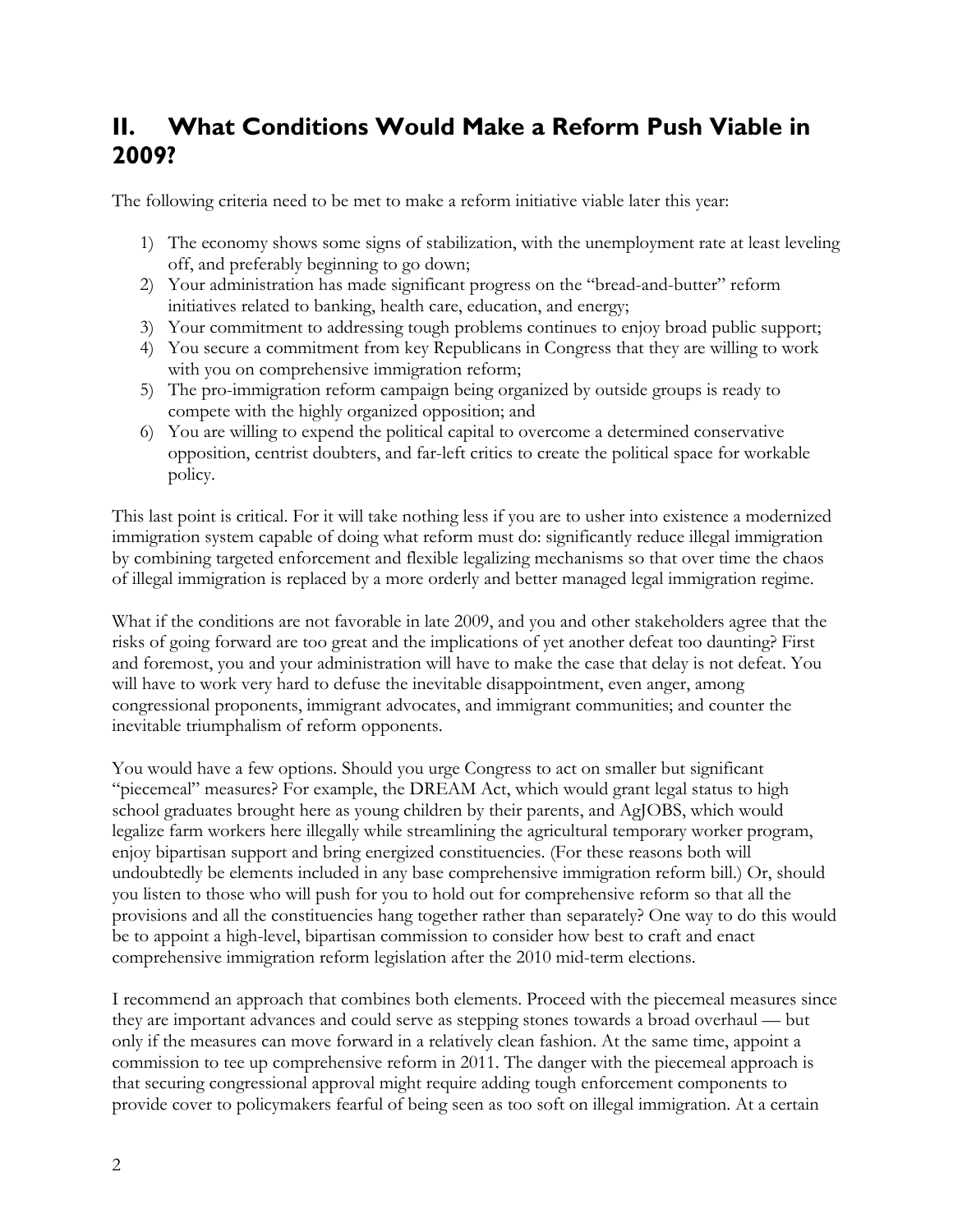point, the enforcement tradeoff (such as a new mandatory employment verification system) would shift from being a necessary sweetener to being an unacceptable tradeoff. Such a bill would benefit a minority of unauthorized immigrants at the expense of the many, and the many would face both harsher enforcement policies and diminished chances to win broad legislative relief. Whether or not a piecemeal strategy makes sense, the fact is voters want a practical and holistic solution that significantly reduces illegal immigration, and piecemeal measures fall short in this regard. Moreover, as a candidate you promised comprehensive reform. A commission focused on the major overhaul that is long overdue would enable you to take up the issue prior to your re-election effort in 2012.

### **III. Will the Public Support Immigration Reform? Particularly in an Economic Downturn?**

Beware of conventional wisdom. Public demand for action and public support for a practical approach to reducing illegal immigration are stronger than commonly believed. This fact is partially obscured because the political class in Washington tends to believe that public frustration over illegal immigration is a sign that voters support an immigration crackdown rather than comprehensive immigration reform.

But focus groups and opinion polls reveal that despite deep frustration with the broken immigration system, US voters are eminently practical about the type of reform that is likely to work. Other issues that more directly affect voters — economic recovery, health care, energy, education — rank as higher priorities. But 78 percent believe illegal immigration is a serious problem that needs to be urgently addressed.<sup>3</sup> When asked who is to blame for the problem, only 3 percent of voters cite the immigrants here illegally, and only a quarter blame employers who game the system.<sup>4</sup> By a 2-1 margin the public places blame for the nation's dysfunctional immigration system on the federal government and Congress. This has profound implications for understanding how and whether to engage this debate. It means that for many Americans the failure to address illegal immigration has become a symbol of how Washington does not confront and solve tough problems.

Not only do voters want action, but most agree with you that the most practical solution is comprehensive immigration reform — the key elements of which are strong enforcement at the borders and in the workplace, coupled with an earned legalization component for unauthorized immigrants already in the United States and reform of the legal immigration system for those admitted in the future. Multiple independent polls taken over the past three years make this clear: approximately 60 percent of voters favor comprehensive reform, while approximately 35 percent

1

<sup>3</sup> America's Voice, *National Survey and Swing District Polling on Immigration*, (Washington, DC: Benenson Strategy Group and Lake Research Partners, November 2008), http://amvoice.3cdn.net/2293873697eae3437e\_wnm6bqe52.pdf.

<sup>4</sup> NDN, *Statewide Surveys on Immigration Policy in Florida, Colorado, New Mexico, and Nevada (Expanded)*, (Miami, FL: Bendixen and Associates, September 2008), http://ndn.civicactions.net/hispanic/statewide-surveys-onimmigration-policy-combined.pdf.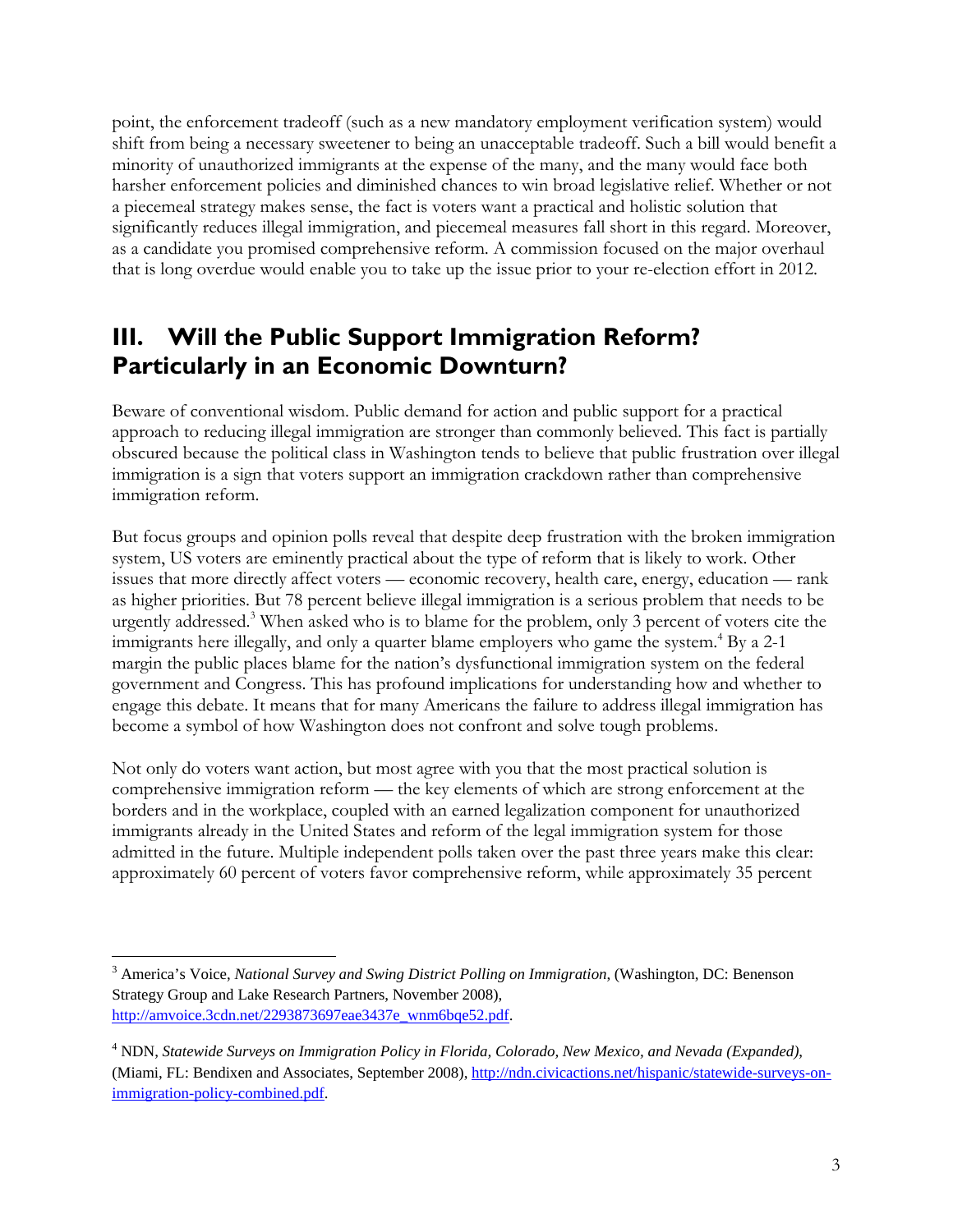favor an enforcement-only or enforcement-first approach.<sup>5</sup> Contrary to conventional wisdom, support for comprehensive reform is just as strong with swing voters in swing electoral districts. But will a majority of Americans support immigration reform in the midst of an economic crisis during which millions of Americans have lost their jobs? In fact, the forces opposing a comprehensive solution are road-testing a campaign strategy that explicitly links the number of unemployed Americans to the number of unauthorized immigrants currently holding jobs. Will the desire for decisive action trump economic anxiety and populist appeals? Again, the conventional wisdom says no. Yet the limited sampling of public opinion in recent months on immigration indicates that voter interest in government solving this problem remains every bit as high as before.

In polling and focus groups conducted by America's Voice<sup>6</sup> in November 2008 and March 2009, we found that while the economy is the top priority of voters, the majority are not seduced by the siren call that says deporting millions of immigrants is possible and doing so will free up jobs for Americans. In November 2008 polling — conducted nearly a year after the official start of the current economic recession — 62 percent of voters nationwide said "we would be better off if people who are in the United States illegally became legal taxpayers so they pay their fair share," versus 21 percent who said "we would be better off if people who are in the United States illegally left the country because they are taking away jobs that Americans need."<sup>7</sup> Swing district voters agreed, supporting the former statement over the latter by a 66-23 percent margin. Focus groups conducted in March 2009 in Phoenix, Atlanta, and Kansas City, MO found that voters are more frustrated than ever that Washington has not solved this problem, and see comprehensive reform as the best, most practical solution.

Of course, these findings might not hold. The economic crisis could worsen yet and/or or a populist brushfire could be ignited as the immigration debate heats up. But so far it seems that a majority of voters believe solving illegal immigration is consistent with getting America back on its feet. They want Washington to fix this problem, they favor a pragmatic solution, and they elected you and the Democrats to tackle and solve tough problems.

 $\overline{a}$ 

<sup>5</sup> See National Immigration Forum, *Polling Summary: Public Support for Comprehensive Immigration Reform*, (Washington, DC: National Immigration Forum, 2006),

http://www.immigrationforum.org/images/uploads/PollingSummary706.pdf; America's Voice, *National Survey and Swing District Polling on Immigration*, (Washington, DC: Benenson Strategy Group and Lake Research Partners for America's Voice, November 2008), http://amvoice.3cdn.net/2293873697eae3437e\_wnm6bqe52.pdf; and America's Voice, *Attitudes Towards Immigration Reform in Swing Districts*, (Washington, DC: Benenson Strategy Group and Lake Research Partners for America's Voice, October 2008), http://amvoice.3cdn.net/8d119152a7a5056638\_0pm6bhizt.pdf.

<sup>&</sup>lt;sup>6</sup> Frank Sharry is Founder and Executive Director of America's Voice, a  $501(c)(4)$  organization. The goal of America's Voice is to enact comprehensive immigration reform that restores the rule of law and includes earned citizenship for the estimated 12 million immigrants working and living in the United States without proper legal status.

<sup>7</sup> America's Voice, *National Survey and Swing District Polling on Immigration*, (Washington, DC: Benenson Strategy Group and Lake Research Partners for America's Voice, November 2008), http://amvoice.3cdn.net/2293873697eae3437e\_wnm6bqe52.pdf.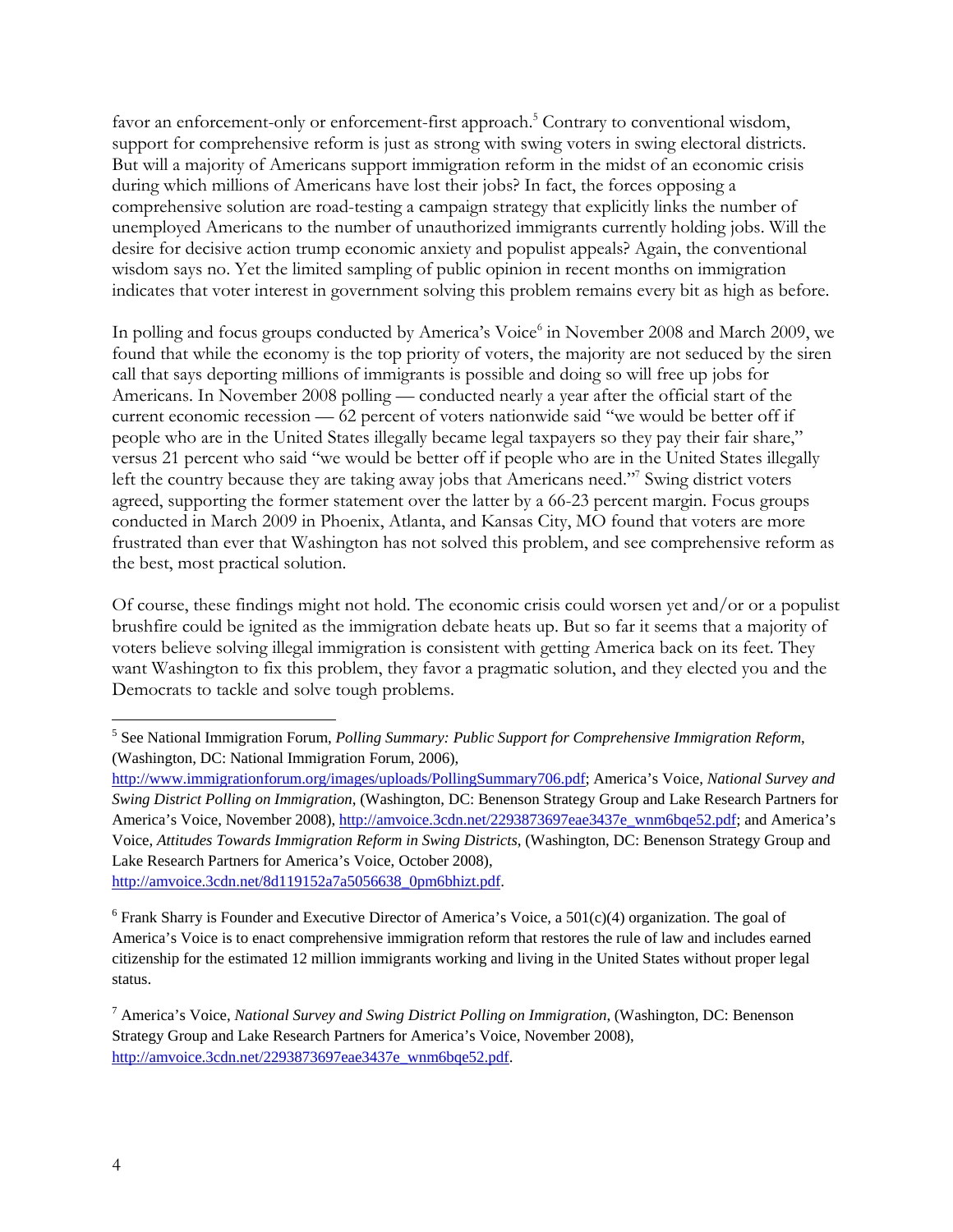## **IV. What Are the Components of a Workable Bill that Can Pass Congress?**

Those committed to crafting a modernized and workable immigration policy face a conundrum. On the one hand, the status quo is unsustainable, the public wants action, and major reforms are urgently needed. On the other hand, my view is there is not enough political space, public understanding, or institutional capability to enact and implement the perfect legislation that will yank our immigration system properly out of the 1960s and into the 21<sup>st</sup> century. What to do?

I recommend you level with the American people. Tell them that the long-term goal of the immigration reform process is to end illegal immigration as we know it and to reshape our legal immigration system so that it functions properly and flexibly. You've also got to counsel patience and make it clear that achieving this goal may require a decade or more of legislative initiatives, administrative implementation, and frequent refinements. Frame the proposed legislation as a longoverdue breakthrough that will set in place an intelligent new architecture and provide for a rigorous and ongoing evaluation process capable of identifying shortcomings and recommending changes.

The policy architecture below is proposed with this in mind. It attempts to go as far on policy as the political space will allow. It includes the following components:

- *Border enforcement*: Secure the nation's borders as effectively as possible with a combination of professional and accountable law enforcement, appropriate infrastructure and technology, and consultation with local communities and neighboring governments.
- *Workplace enforcement*: Crack down on unscrupulous employers with a workable employment verification system that determines efficiently who is legally authorized to work in the United States *and* aggressively enforce labor standards to protect the wages and working conditions of all workers, native-born or immigrant.
- *Legalization*: Require immigrants in the United States illegally to come forward, prove eligibility, register with the government, and submit to criminal background and security checks in return for work and travel permission; then, applicants who study English, pay taxes, and maintain a good record eventually can earn permanent residence and citizenship.
- *Backlog reduction*: As a matter of equity for those already waiting in line, temporarily increase family and employment-based permanent visas (known as "green cards") in order to reduce backlogs and ensure that those already in the visa lines get permanent status ahead of those who earn legalization.
- *Admission of needed workers in the future*: Establish a standing commission to determine the number of work visas to be issued each year, the occupations and geographic regions in which labor shortages exist, the labor market analyses upon which such determinations are made, the impact of such determinations on the wages of similarly situated workers, and the effect such visa decisions have on the ebb and flow of future illegal immigration.<sup>8</sup>

 $\overline{a}$ 

<sup>&</sup>lt;sup>8</sup> The Independent Task Force on Immigration and America's Future, convened by the Migration Policy Institute and chaired by former Senator Spencer Abraham (R-MI) and former Congressman Lee Hamilton (D-IN), in its final report in 2006 recommended the creation of a Standing Commission on Immigration and Labor Markets that would make regular recommendations to Congress for adjusting admissions levels in the temporary, provisional, and permanent immigration streams based on labor market needs, unemployment patterns, and changing economic and demographic trends.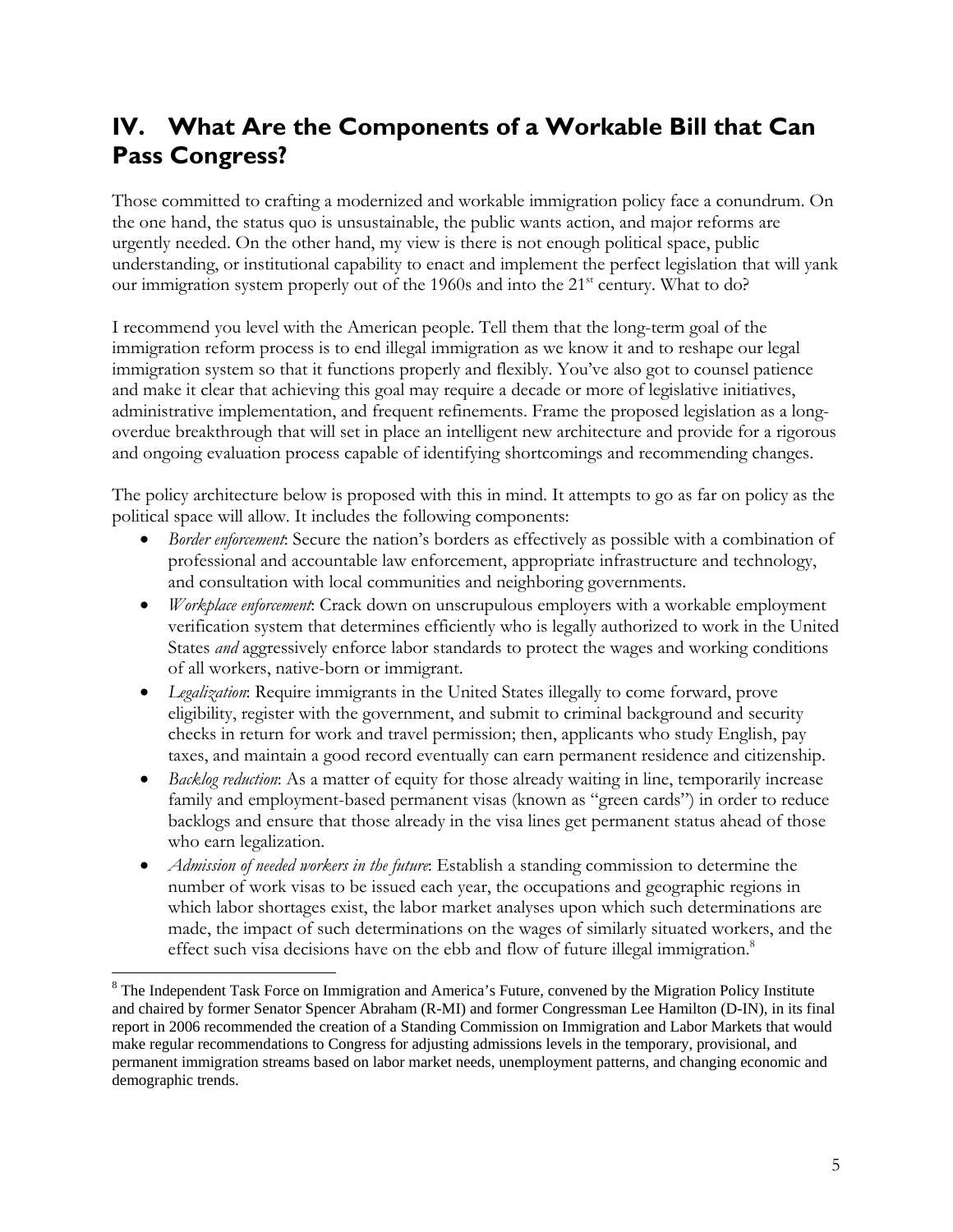• *Evaluation and enhancements*: Establish a separate high-level commission of experts to evaluate how effectively the legislation has been implemented and make recommendations regarding a) additional administrative and legislative changes needed to achieve the objective of reducing illegal immigration; b) how best to work with immigrant-sending countries on migration management and development strategies that could eventually reduce migration pressures over time; and c) immigrant integration strategies that can best promote social and economic mobility for new Americans.

This architecture enables reform advocates to keep the focus on workplace fairness as well as on immigrant workers and families already here. It emphasizes the priority of cracking down on employers who hire illegal workers. It opens up a new front by focusing on the aggressive enforcement of labor standards aimed at reducing the exploitation of immigrant workers and the undermining of American workers. I believe that such a focus makes sense in an era of economic anxiety and growing concern about bad actors in the business sector.

But what about long-term economic growth and the positive role that newly admitted foreign workers play in fostering it? How can we balance the need to fix a US employment-based visa system that for too long has been out of step with labor market demands with the political reality that a big increase in work visas is unlikely during a time of relatively high unemployment? I believe the standing commission is the best way to locate the elusive "sweet spot" — the policy mix that enables a bill to be approved by Congress this year at the same time it creates a system that responds flexibly to legitimate labor market demand when the economy improves.

## **V. What Is the Relevant History and Context for the Upcoming Debate?**

Illegal immigration is the issue that dominates all migration-related policy discussions in the United States. Moreover, the issue of illegal immigration is now affecting, and indeed threatening, virtually every other national social policy debate. Health care reform? Your administration's drive towards universal coverage is threatened politically by arguments that tax dollars will subsidize those in the country illegally. But if the status of the estimated 12 million unauthorized immigrants is not resolved and they are deemed ineligible for coverage, which would be likely, the goal of universality would be undermined. Education reform? Many complain that tax dollars subsidize the education of those who are here illegally. Meanwhile, hundreds of thousands of high-achieving immigrant children with no papers find it difficult to go to college and even harder to get work once they leave school. Fighting crime? What should police do when they encounter an immigrant without documents? Some say that it's a threat to the community if police do not turn them over to federal immigration authorities, while others argue that doing so undermines community policing efforts that depend on trust between immigrant communities and police. Simply put, tackling illegal immigration with a comprehensive overhaul will make it easier to make progress and produce results on other pressing priorities.

The nation's recent history of immigration, with the numbers growing rapidly and immigrants fanning out to new destinations, helps explain why this has become such a major issue. The current population of unauthorized immigrants has grown to approximately 12 million, representing almost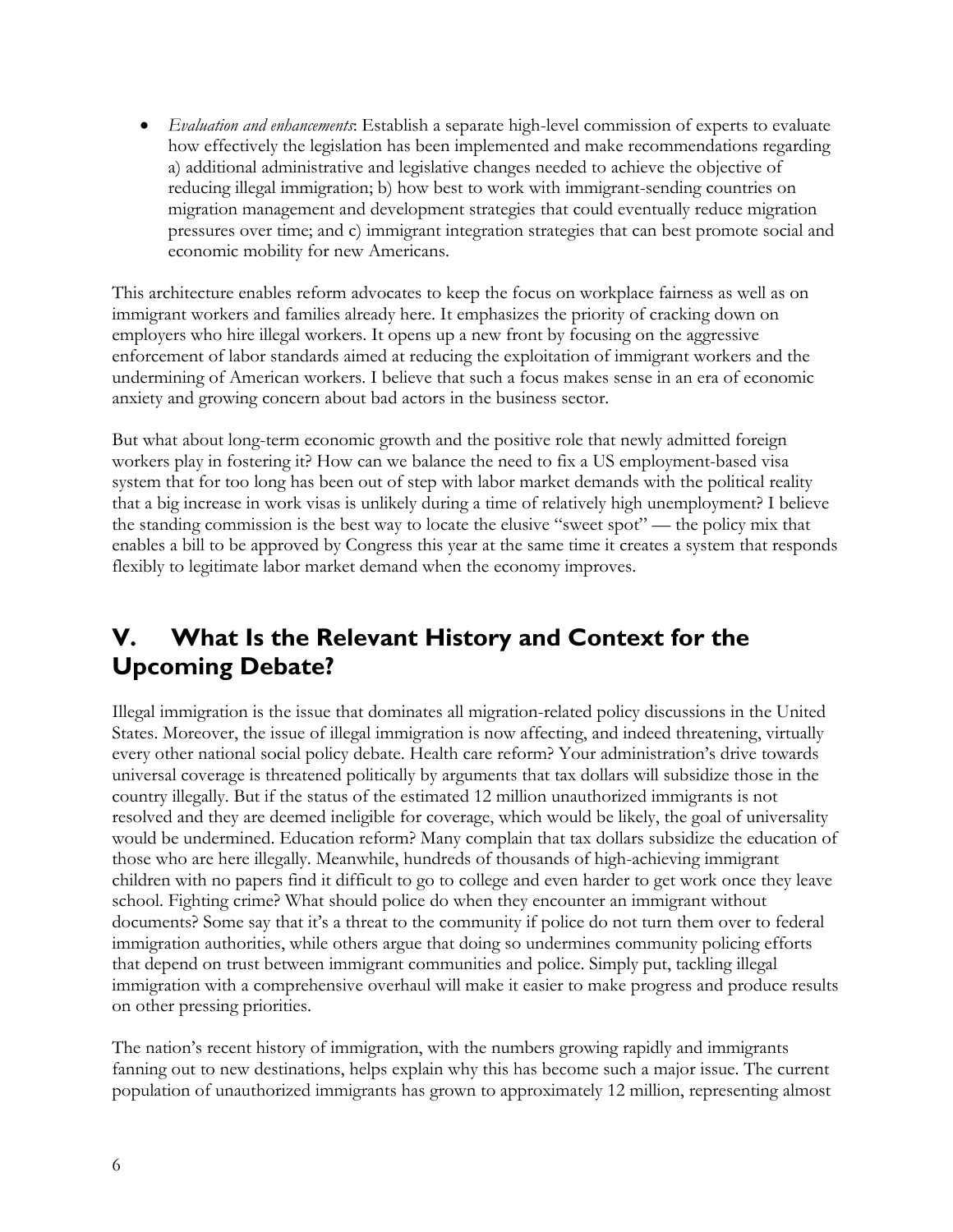one-third of the entire foreign-born population in the United States, and one of out 20 workers in the labor market. The population's dispersal to "new immigrant states" has transformed this issue from a debate affecting six "gateway" states to one affecting nearly 50 states.

Although some expected these tensions to explode in the aftermath of the September  $11<sup>th</sup>$  terrorist attacks, most of the immediate backlash focused on people, foreign- and native-born, of Middle Eastern backgrounds. Not until 2005 and 2006 did anger over illegal immigration from Latin America boil over. "Minutemen" volunteers (some called them vigilantes) camped out at the US-Mexico border to "protect our sovereignty against the invasion." Talk radio and cable television shows tapped into populist rage and elevated illegal immigration to a major issue among cultural conservatives. The House of Representatives responded in December 2005 by approving legislation authored by Rep. James Sensenbrenner (R-WI) that was most notable for its intent to make felons out of both unauthorized immigrants and the religious and service workers who assist them.

Immigrants and their allies responded to the House's proposed wide-ranging crackdown with unprecedented mobilizations that brought an estimated 3.5 million protesters into the streets in the spring of 2006.<sup>9</sup> In May, the Senate countered the House measure with bipartisan approval of a comprehensive reform bill championed by Massachusetts Democrat Edward M. Kennedy and Arizona Republican John McCain. But instead of negotiating with the Senate to come up with a compromise bill, House Republican leaders decided to attack the Senate bill. They held hearings around the country to decry the Senate "amnesty'' bill and encouraged their candidates in the 2006 mid-term elections to attack Democrats for being "soft'' on illegal immigration.

As a result, the debate became increasingly politicized and polarized. Culturally conservative politicians seized on what many saw as a potent "wedge issue." Going into both the 2006 and 2008 elections, many Republican strategists believed that emphasizing illegal immigration would both turn out base voters and drive white working-class voters frustrated with illegal immigration away from more liberal candidates. Many Democratic operatives feared they were right. As a result, most Republicans, along with many Democrats running in swing districts and states, adopted a hard line and shied away from the position favored by most voters: comprehensive immigration reform that includes strong enforcement and earned legalization for otherwise law-abiding unauthorized immigrants.

Nevertheless, Democrats won back control of Congress in the 2006 elections. And advocates of comprehensive reform were hopeful that a better version of reform might clear the Senate and the House in 2007 as well as find favor with a president who supported comprehensive reform and desperately needed a win for his legacy. It was not to be. The right-left legislative strategy relied on President Bush, Republicans, and business allies to deliver 25 to 30 Senate Republican votes to reach the filibuster-proof margin of 60 votes. The Republican Party's base revolted and demanded the bill's defeat, and in the end, only 12 Republicans voted for the legislation.

Why did the 2007 Senate immigration bill — a measure you voted for — fail so spectacularly? Three main reasons: the right-wing revolt spurred by talk radio and talk television intimidated Republicans;

 $\overline{a}$ 

<sup>9</sup> Xochitl Bada, Jonathan Fox, and Andrew Selee, eds., *Invisible No More: Mexican Migrant Civic Participation in the United States*, (Washington, DC: Woodrow Wilson International Center for Scholars, 2006), http://www.wilsoncenter.org/news/docs/Invisible%20No%20More1.pdf.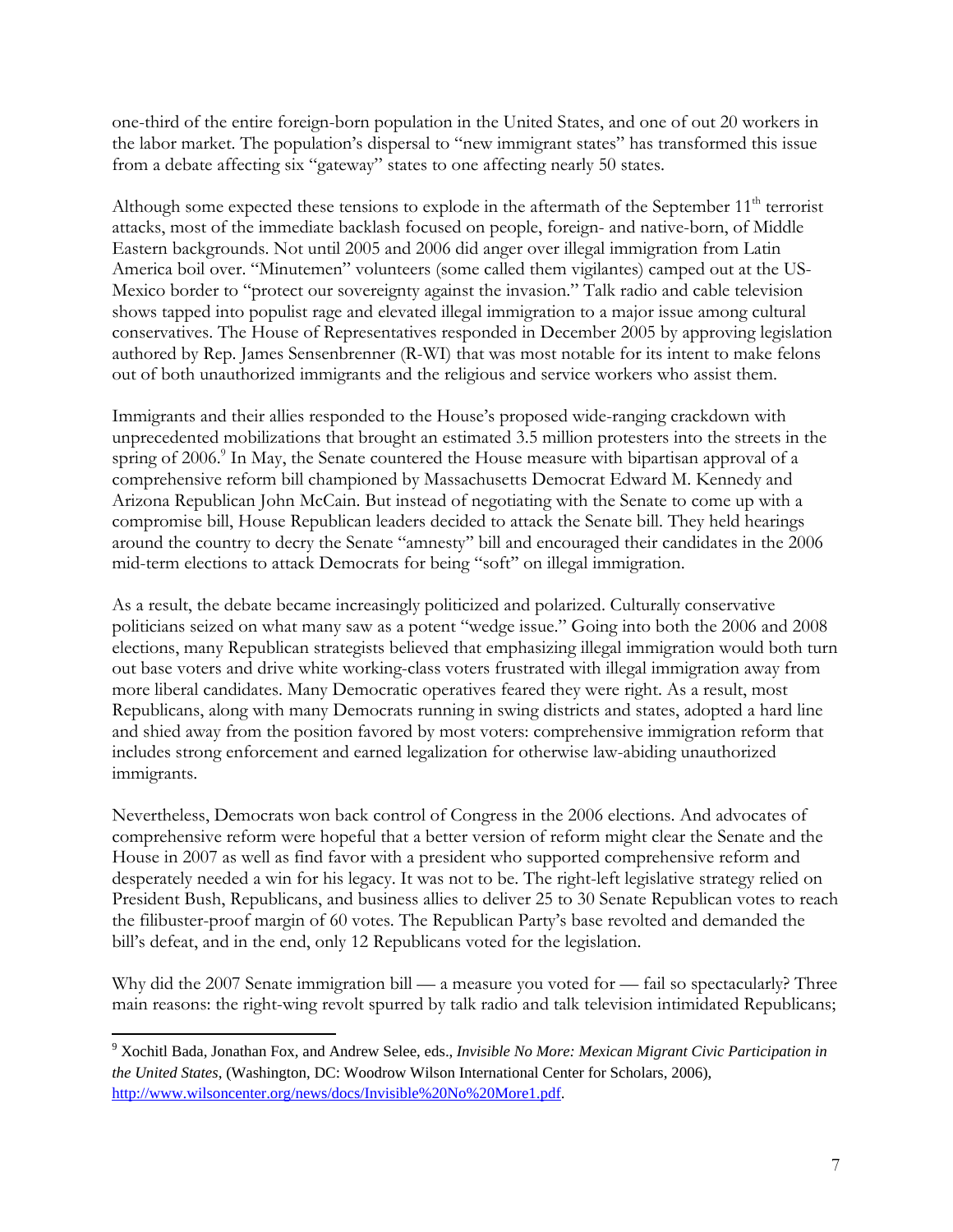the so-called "grand bargain" negotiated in the back room by Bush Cabinet officials and leading senators leaned too far right and was too unworkable to garner enthusiastic support from policy experts and progressive constituencies; and finally, most of the labor movement opposed the bill because of its poorly crafted work-and-return guest worker provisions.

## **VI. What Are the Factors Working For and Against Reform in 2009?**

Past is prologue for the upcoming debate. The factors working in favor of reform this year are as follows: 1) the 2008 election was a game-changer, as the performance of Latino, swing, and hard-line voters stood conventional political wisdom on its head, in turn creating much more political space for workable policy and legislative victory; 2) a policy approach that is relentlessly promoted as proworker, pro-taxpayer, and pro-rule of law is right for the times and will find public favor; and 3) progressive constituencies in favor of reform are more united and better organized than before.

The factors weighing against success this year are: 1) the economic crisis and the fears among many Democrats that raising immigration reform during a period of high unemployment will backfire on the party; 2) few Republicans seem willing to work on a bipartisan basis on any issues, much less one as controversial as immigration; and 3) the ability of pro-reform advocates to overcome the highly organized and disciplined communications capacity of reform opponents has yet to be proven.

What these factors mean for the coming debate, and how advantages can be exploited while disadvantages are neutralized, is discussed below.

#### **Reform that Is Good for Taxpayers, Workers, and Employers**

The policy architecture articulated earlier in the memo allows you, Mr. President, and the pro-reform advocacy community more generally to credibly make the following claims about the legislation:

- it benefits American taxpayers by requiring legalizing workers and their employers to get on the books and comply with their tax obligations;
- it benefits American workers whose wages and working conditions are depressed in part by unscrupulous employers who exploit unauthorized workers, and does so by aggressively enforcing immigration and labor laws at the workplace; and
- it benefits law-abiding employers currently undercut by bad-actor competitors by significantly reducing the incentive to underpay workers and pay them off the books in order to win business.

Public opinion research consistently reveals that the immigration-related issue that most frustrates American voters is taxes. Unauthorized immigrants are seen — unfairly in many cases — as tax burdens. In fact, one of the main reasons centrist voters support legalization as part of a comprehensive overhaul is because many believe it will bring immigrants and employers into the system and onto the tax rolls.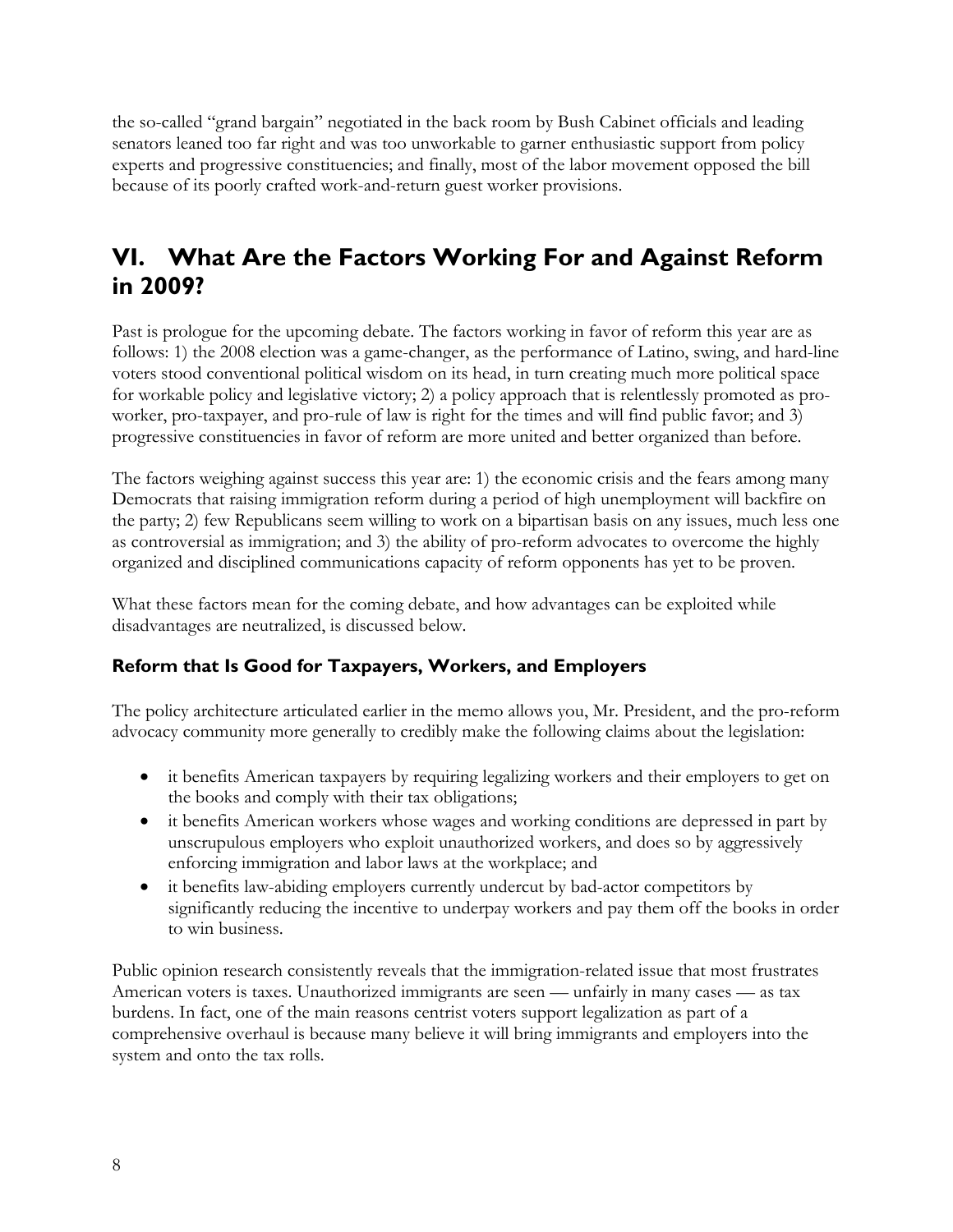In fact, there is compelling evidence that legalization would increase government revenue at all levels. For example, the Congressional Budget Office (CBO) and Joint Committee on Taxation estimated that the 2006 Senate bill would have raised \$66 billion in new revenue over a ten-year period, primarily from income and payroll taxes.<sup>10</sup> A similar CBO analysis of the 2007 Senate bill estimated that it would generate \$48 billion in revenue between  $2008$  and  $2017<sup>11</sup>$  Moreover, this analysis calculated the costs of services to the newly legalized at \$23 billion, resulting in a net plus of \$25 billion over ten years.

At a time of budget deficits and budget cuts, comprehensive immigration reform is one piece of legislation that would generate more tax revenues than expenses. The more these facts are publicized, the more the public is likely to support legislation.

Though policy is key, Mr. President, the debate obviously will take place in the crucible of politics, and an intensely heated campaign that will be waged by advocates on both sides. The points below discuss how you and your administration could play up the political advantages leading to a successful policy outcome, and neutralize some of the disadvantages.

#### **The 2008 Election as a Game-Changer**

Before the election many smart political operatives believed the following:

- Latino voters do not turn out in big numbers, don't vote on the immigration issue, and tend to split their vote 60-40 Democrat to Republican, so they are not a decisive factor in most elections;
- with swing voters vulnerable to populist anti-immigrant appeals from Republican candidates, the immigration issue favors Republicans in competitive races against Democrats; and
- hard-line voters are mobilized by this issue and numerous enough to shift close elections, especially in Republican primary contests.

After the election, most smart political operatives acknowledge the new reality:

- Latino voters generally, and Latino immigrant voters in particular, turned out in record numbers, see immigration reform as a defining issue, swung heavily in favor of Democratic candidates, and in the presidential race played a key role in turning states that voted for George Bush in 2004 into states that voted for you, Barack Obama, in 2008;
- Voters including swing voters in competitive districts support comprehensive immigration reform over an enforcement-only approach by a 2-1 margin (60-33 percent

 $\overline{a}$ <sup>10</sup> Congressional Budget Office, *Cost Estimate: S. 2611, Comprehensive Immigration Reform Act of 2006* (Washington, DC: Congressional Budget Office, 2006), http://www.cbo.gov/ftpdocs/72xx/doc7208/s2611.pdf.

<sup>11</sup> Congressional Budget Office, *Cost Estimate: Senate Amendment 1150 to S. 1348, the Comprehensive Immigration Reform Act of 2007* (Washington, DC: Congressional Budget Office, 2007), http://www.cbo.gov/ftpdocs/81xx/doc8179/SA1150\_June4.pdf.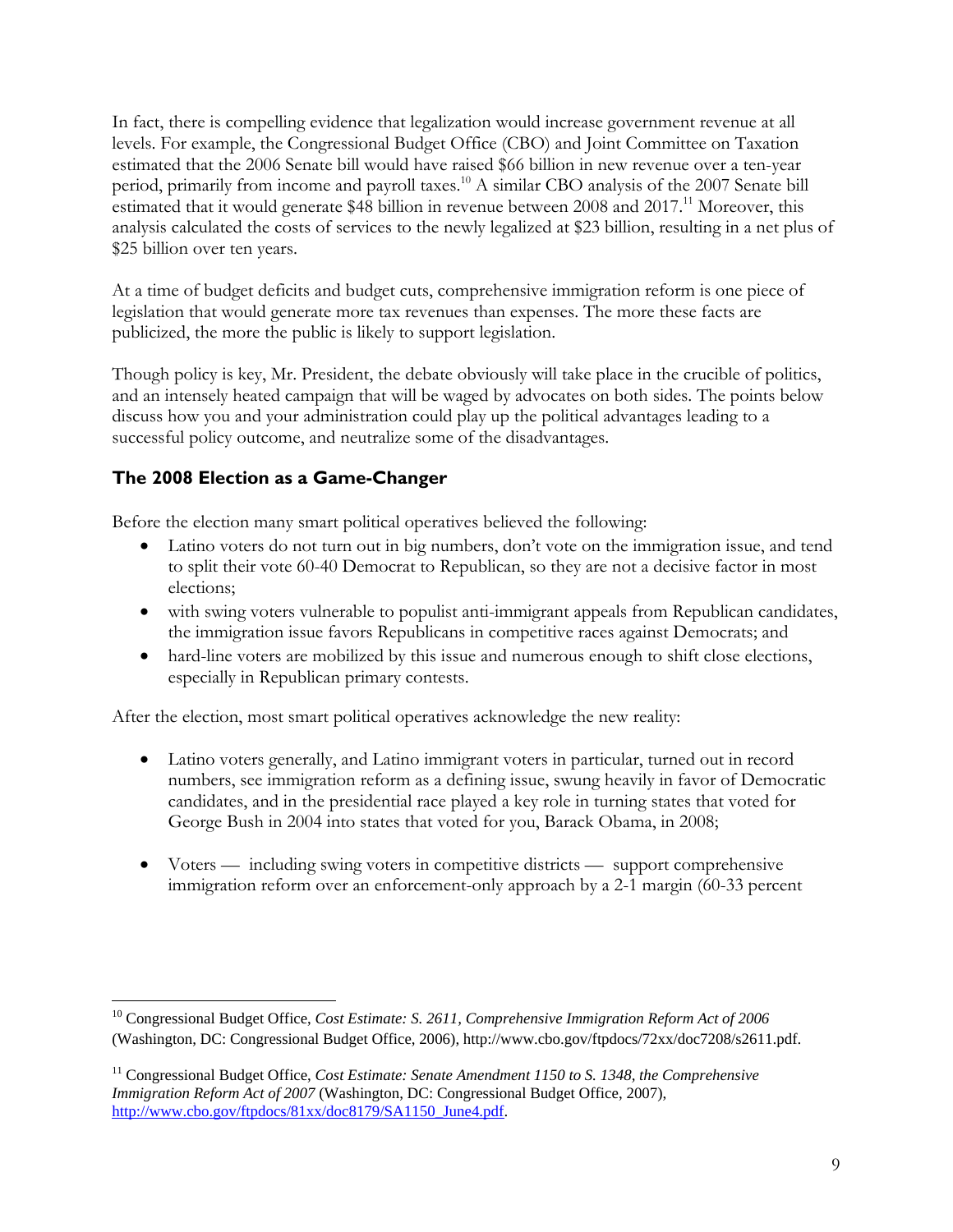nationwide; 64-30 percent swing district voters)<sup>12</sup> and want this Congress and you, Mr. President, to take action; and

• The illegal immigration "wedge" strategy employed by Republican hardliners was tried and failed in 20 of the 22 competitive congressional races in which the Democratic candidate in favor of a more comprehensive approach defeated the Republican hard-liner.<sup>13</sup> Moreover, anti-reform activists were unsuccessful at defeating their nemesis, John McCain, in the Republican presidential primary.

The new conventional political wisdom beginning to take hold, then, is that Latinos want respect, swing voters want solutions, and hard-line voters are more bark than bite. This creates the possibility for new understandings within both parties: Democrats would be wise to press their newfound advantage with both groups — Latino and swing voters — and deliver on their promise of solving problems, while Republicans would do well to sue for peace and get immigration off the table so that they can compete with Democrats on other issues.

#### **Pro-Reform Constituencies Are Better Organized and More United**

In the past, those opposing reform have been more visible, vocal, and united than pro-reform advocates. There is growing confidence among pro-reform advocates, however, that the balance of power is beginning to shift. For example, the labor movement was badly divided in 2007, but is now closing ranks in favor of comprehensive immigration reform — as long as policies governing how foreign workers are admitted in the future truly protect Americans. This is an historic development that would make it much easier to convince congressional Democrats supportive of the labor movement to back immigration reform. Similarly, faith leaders are coming together and organizing in new ways. Earlier this year, faith groups organized 170 prayer vigils in 31 states to call for immigration reform in 2009. Concurrently, Latino evangelical churches sponsored a 20-city nationwide tour for Rep. Luis Gutierrez (D-IL) to mobilize the Hispanic community to demand action on comprehensive immigration reform.

In addition, immigrant advocates are investing significant time and money in building a network capable of flooding Congress with calls, emails, and faxes in support of reform. Progressives who kept their distance from the debate in the past are now beginning to decry the racially charged hostility from the right. As the debate proceeds, it is likely they will be joined by some unusual allies among right-leaning libertarians. Some local business leaders are determined to speak up about the need to stabilize their workforces and have a system in place that ensures all hires are legal and all competitors are following the same rules. And prominent Americans from across the political spectrum — from former Secretary of State Colin Powell and former Florida Governor Jeb Bush in the Republican Party to New York Mayor Michael Bloomberg and Los Angeles Mayor Antonio

 $\overline{a}$ <sup>12</sup> America's Voice, *National Survey and Swing District Polling on Immigration*, (Washington, DC: Benenson Strategy Group and Lake Research Partners, November 2008), http://amvoice.3cdn.net/2293873697eae3437e\_wnm6bqe52.pdf.

<sup>13</sup> America's Voice, *Republicans: Fenced in by Immigration*, (Washington, DC: America's Voice, 2008), http://amvoice.3cdn.net/77076902eaa41d8a76\_vqm6id0x0.pdf.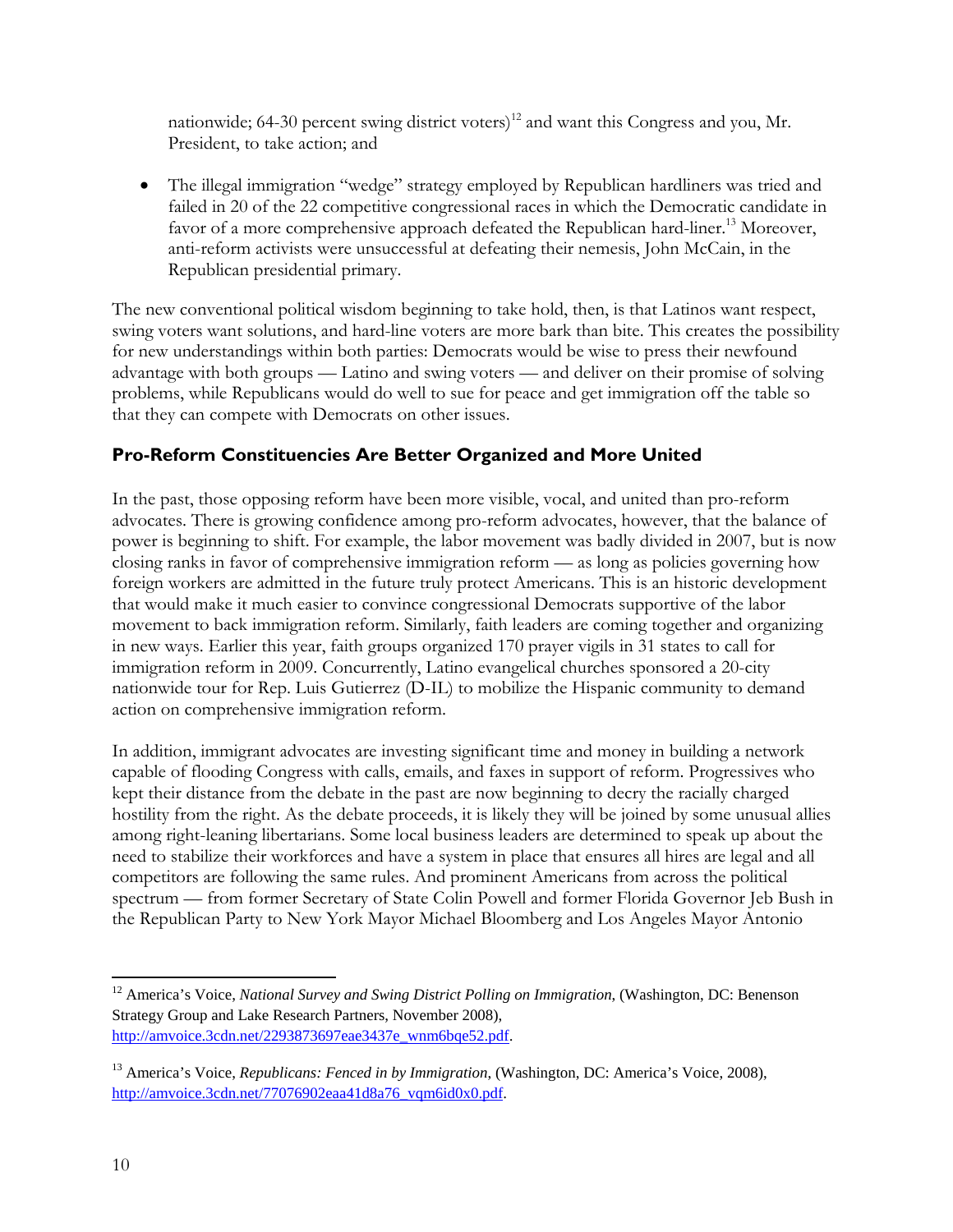Villaraigosa in the Democratic Party — are imploring the nation to address this problem humanely and pragmatically.

Let there be no doubt: the anti-reform movement is strong. But it does not speak for a majority of voters. As Senator Joseph Lieberman (ID-CT) remarked to me once, they are "loud but not large." Going forward, the pro-reform movement is getting organized to be both loud *and* large.

#### **Holding Most Democrats, Winning Enough Republicans**

As you well know, Mr. President, this legislation will have to be done on a bipartisan basis. I estimate that to get the 218 votes needed for victory in the House of Representatives, the bill will need to attract 10-25 Republicans. In the Senate, I estimate that getting to the filibuster-proof margin of 60 votes will require 10-12 Republicans. What is the legislative strategy that can attract a majority of Democrats and at least a minority of Republicans? Who are the champions? How does one deal with a House that leans left and a Senate that leans center-right?

I believe that trying to move the same bill through both chambers is a recipe for failure. That is why I recommend a strategy that starts with high-profile White House outreach to prominent Republicans such as Senator McCain and Rep. Lincoln Diaz-Balart (R-FL) as well as Democratic champions, culminates in the announcement of a bipartisan, bicameral statement of general principles, and then encourages the House of Representatives to move legislation first. Given its composition, the House is likely to approve a more pro-worker, pro-family, and pro-immigrant version of reform. Only after the House has acted should the debate move to the Senate, where it is likely that the only bill that can pass will be harder on enforcement, friendlier to employers, and less welcoming to families.

I believe that presidential outreach followed by a public statement of intent to move on a bipartisan basis, underscored by a statement of simple and shared principles, could create enormous space for a House-first strategy. Without it, a House bill that passes might backfire and lead Republicans to stand united in opposition to moving immigration reform this year. Of course, the House-Senate negotiating process to reconcile two distinct versions of the bill would be difficult, but the bet is that as the endgame approaches, the legislative momentum and the public demand for action would make it difficult to bring the entire project down.

As for the House of Representatives, in the House I can imagine a bipartisan bill could be crafted that would attract the support of leaders such as the chairman of the House Judiciary Committee, Rep. John Conyers (D-MI); the chairwoman of the House Immigration Subcommittee, Rep. Zoe Lofgren (D-CA); and members of the Congressional Hispanic Caucus, including Xavier Becerra (D-CA) and Luis Gutierrez (D-IL); along with Florida Republican Reps. Lincoln Diaz-Balart, Ileana Ros-Lehtinen, and Mario Diaz-Balart. The 10-25 Republican votes that are needed would come from the handful of true believers in reform plus another 20 or so Republican House members who represent agricultural districts desperate to enact the employer-supported AgJOBs. Your chief of staff, Rahm Emanuel, is perfectly positioned to work with House Democratic leaders to craft a strategy giving some fearful Democrats a pass and yet at the same time ensuring enough Democratic votes to guarantee a House majority.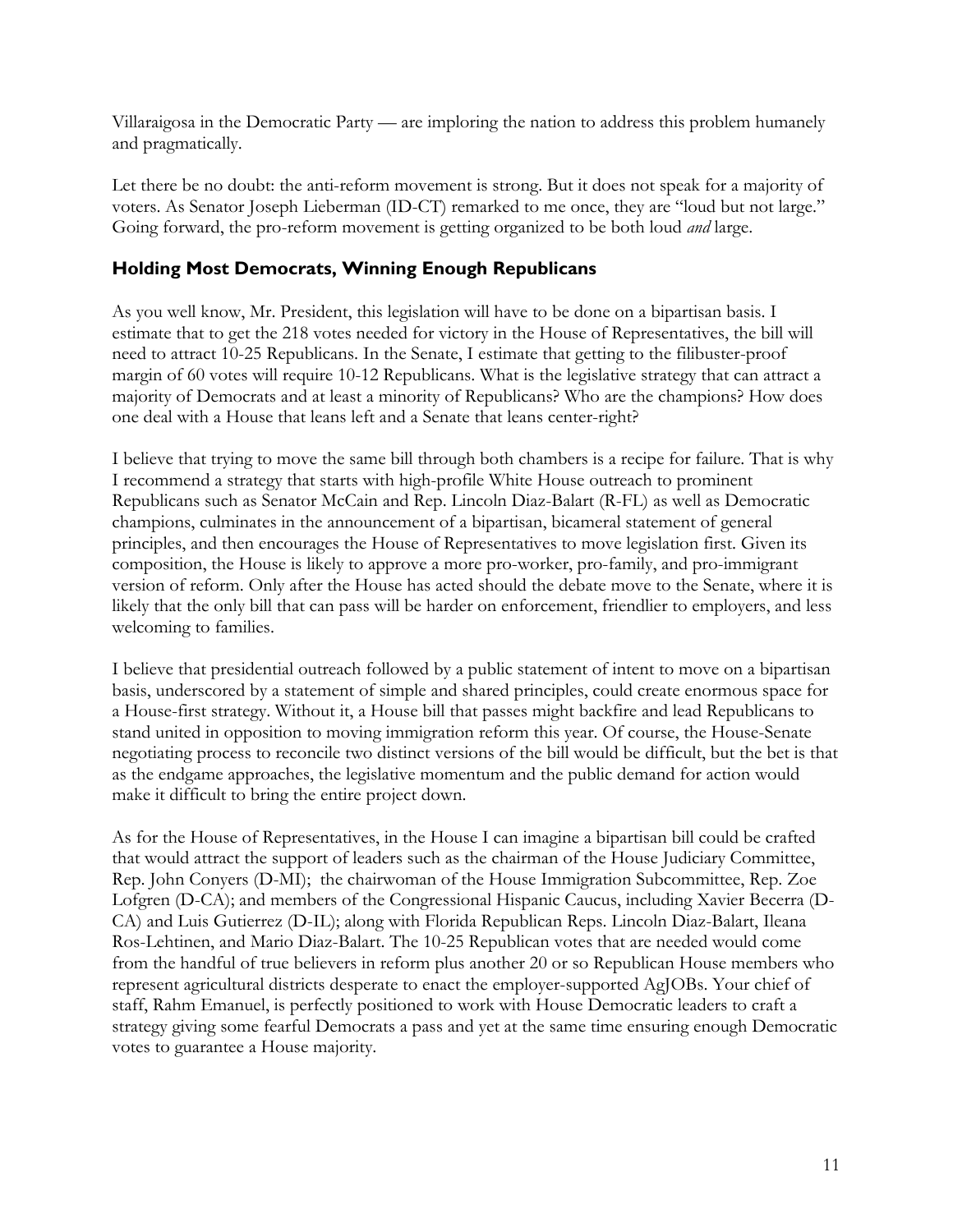The Senate will be more difficult. In part this is because Senator Kennedy may be preoccupied with health care reform or even sidelined due to his health. Fortunately, a group of Senate Democrats — Majority Leader Harry Reid of Nevada, Richard Durbin of Illinois, Charles Schumer of New York, Dianne Feinstein of California, and Robert Menendez of New Jersey – are prepared to step up and lead. The real challenge will be to secure enough Republican support to reach the magic number of 60 votes. If you bring in Senator McCain as well as his past allies on immigration, Senators Lindsey Graham (R-SC), Mel Martinez (R-FL), and Arlen Specter (R-PA), it should be possible to ultimately negotiate a deal that finds the center-left balance that holds progressive Democrats and wins over moderate Republicans. Assuming your outreach is successful and they agree to play, their price may well be high. They are likely to ask for more temporary visas, more enforcement measures, and fewer family visas, all of which threaten to peel off Democratic votes and anger progressive constituencies. But they are the heart of the pro-reform Republican caucus and may be key to bringing enough votes from their side of the aisle.

#### **A Winning Communications Narrative**

To fashion a campaign narrative that speaks to the public and political majority supportive of reform and isolates the minority in opposition, I recommend the three main themes be:

- *Urgency*: The pro-reform side should make the case that "illegal immigration is a tough problem that won't go away unless we take action. Now is the time to step up, lead, and get it done. And the public is ahead of the politicians on this one";
- *Solution*: You and your allies should stress the problem-fixing nature of the reform and that "this will significantly reduce illegal immigration. It will benefit American workers, taxpayers, and law-abiding employers. And it will replace an illegal system that people now go around with a legal system that everyone has to go through";
- *Values*: Appeal to what we cherish as a nation and the values we admire in immigrants. Use themes such as "America is at its best when it stretches to include rather than exclude. These are workers and families whose dreams and lives are mostly made in America. And our policies need to be reformed so that we live up to our tradition as both a nation of immigrants *and* a nation of laws."

Relying on this narrative, the campaign needs to achieve three objectives with respect to three audiences: mobilize backers of reform so there is an enthusiastic base of support; persuade skeptical moderates in both parties that this is the best policy solution possible; and marginalize reform opponents as impractical, obstructionist, and, yes, out of the mainstream.

It is important to keep in mind that reform opponents are disciplined and visible. They also have an easier set of message themes: immigrants take our resources, broke our laws, and rewarding them for doing so undermines fairness and the rule of law. But if pro-reform advocates are to win this upcoming battle, they must be mature enough to achieve all three objectives simultaneously, and strong enough to generate enough volume and velocity to ensure this three-pronged narrative drives and dominates the debate.

One more note on communications. Reform opponents will label the legislation an "amnesty for lawbreakers." It worked for them in the last round. How should you and other advocates respond? Not with high fines and unworkable "touchback" provisions that would require travel to a home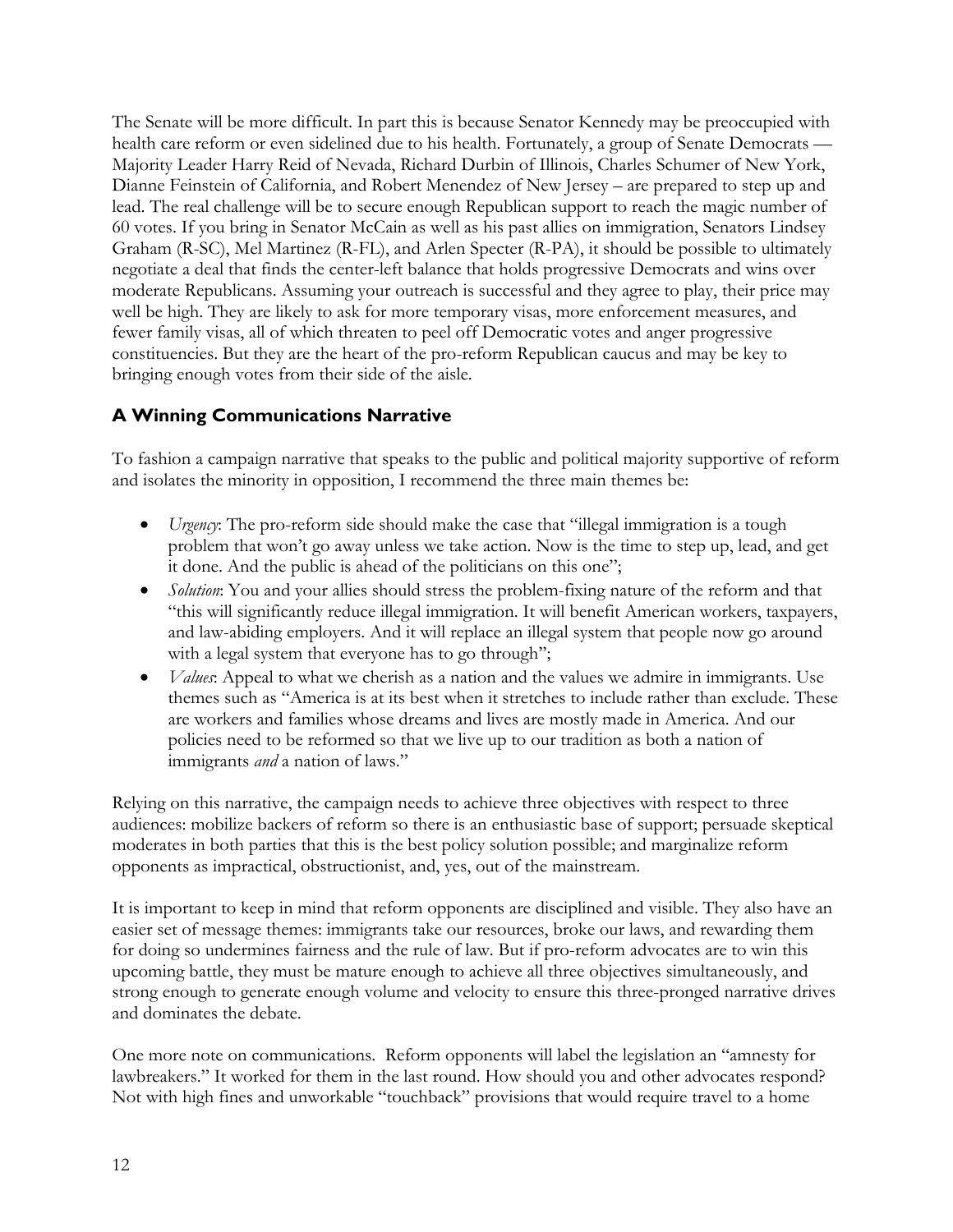country to apply for legal status. Gimmicks such as these have been tried in the past and they mostly serve to drive away progressive support without any corresponding increase in conservative support. I believe the best way to respond is to say no and state the case for reform: "No, it's not amnesty. Most Americans recognize that it is impractical and undesirable to deport or drive out 12 million workers and families currently settled in our communities. Our solution will significantly reduce illegal immigration by cracking down on bad-actor employers and require that those here illegally come forward and get legal. Not only do they have to come forward, they have to be screened, register with the government, pay taxes, work hard, and study English. It's time we moved from slogans that block action to solutions that are long overdue. In fact, those who say 'no amnesty' should admit that it's code for 'no solution' and for maintaining the dysfunctional status quo."

### **VII. Making the Choice Clear**

Below is an example of what it might look and sound like when you announce the beginning of the effort to enact comprehensive immigration reform. It is Citizenship Day, September 17<sup>th</sup>, 2009. You take to a stage in Florida. You are surrounded by a large crowd of flag-waving newly minted citizens. You take the microphone.

*The American people elected us to bring change, to solve big problems. You wanted your elected leaders to be as good as the nation's people, to use common sense for the common good, to ensure that our best days are not behind us but ahead of us. The good news is that, with your support, we are making progress on economic recovery, health care reform, education, and energy independence. But this is no time to take the foot off the accelerator. Washington has left too many problems for later. Well, later is now.* 

*That is why our next major reform initiative is to restore the rule of law to our immigration system. We intend to restore accountability so that immigrants here are legal, those hired in the workplace are legal, all employees and employers pay their fair share of taxes, and the American people regain confidence in their government's ability to mind the store. Moreover, by getting the right balance in our approach, we will renew our most decent and dignifying ideals as a people, keep families united, and reward hard work and big dreams.* 

*The problems of our dysfunctional immigration system are complicated and longstanding. They won't be fixed overnight. But the time for action is now. For too long, unscrupulous employers have engaged in the illegal hiring and exploitation of immigrant workers. For too long, this practice has undermined American workers and law-abiding competitors. For too long, bad-actor employers have failed to pay their fair share of taxes. And for too long, we have tolerated the existence of some 12 million second-class noncitizens living off the books and in the shadows of our society.* 

*It's time to take a giant step towards ending illegal immigration. It's time for a breakthrough. It's time for a new paradigm. Our approach has three key elements: strengthen border security; crack down hard on employers who engage in illegal hiring and unfair labor practices; and require that immigrants here illegally*  come forward, get screened, get legal, pay taxes, study English, and get into the citizenship line. To make sure *the legislation will work as intended, I will appoint a blue-ribbon commission to monitor its effectiveness and recommend changes to ensure we achieve our goal of significantly reducing illegal immigration. We will stay with it and stay on it until we get it right.*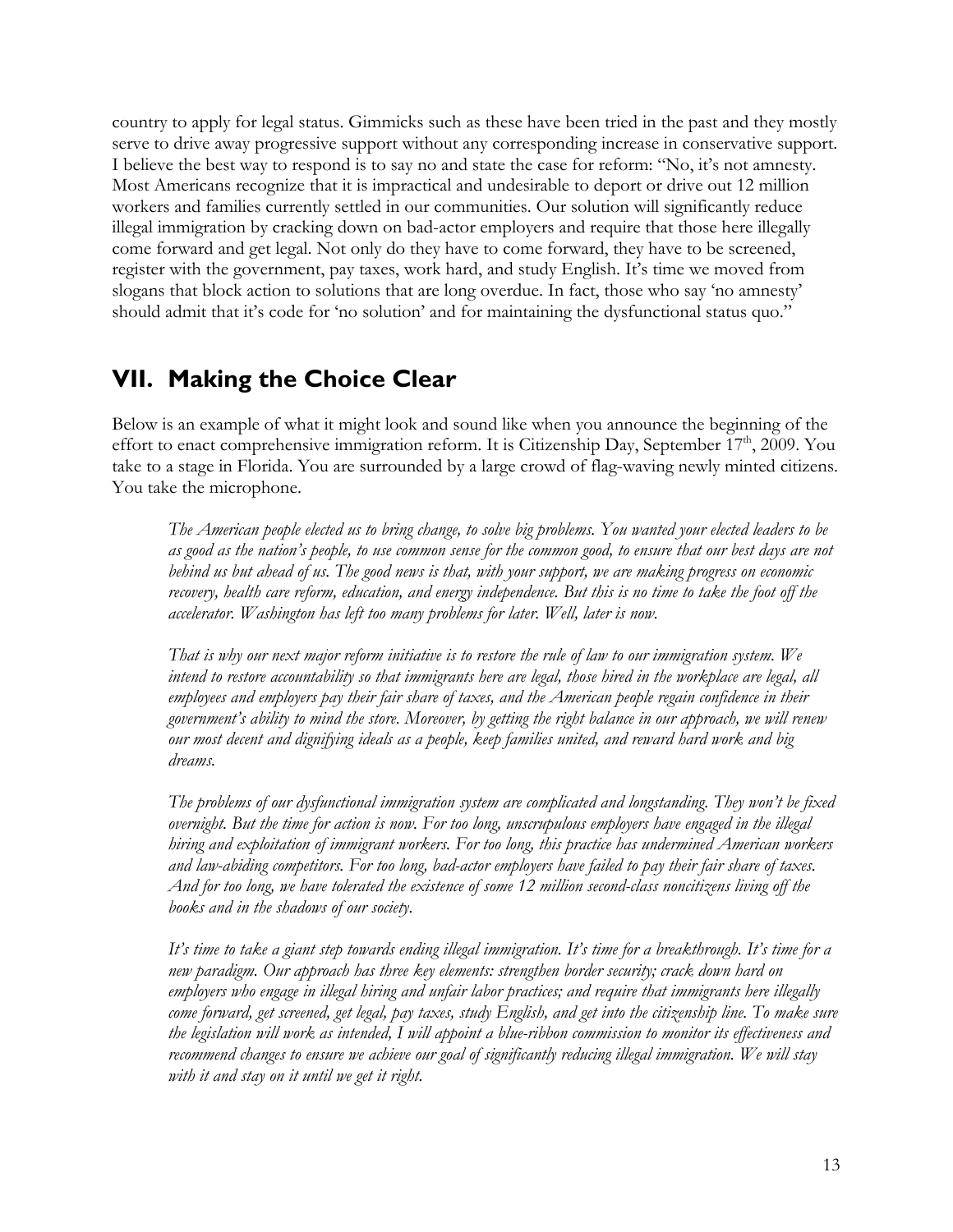*The economy is stabilizing. When the economy gets stronger, there may well be a need for new workers to help grow the economy in the near future, and our legislation will establish a standing commission to ensure that we are ready for that day. But now is not the time for a big increase in additional foreign workers. Now is the time to clean up our own house, to create fairness and order in our workplaces, and to get control of a situation that has been out of control for decades.* 

*Let's be clear about the main objective of this legislation. Its goal is to reduce illegal immigration dramatically and it will do so by holding all parties accountable. By doing so, it will lift the wages of all workers in the*  lower end of the labor market. It will generate billions of dollars in increased tax revenues. It will make sure *that good people* — *immigrant workers and families living in our communities and working side-by-side with us in our workplaces* — *will be able to get right with the law and be part of the system.* 

*Just as importantly, this legislation will take another step forward in our national journey to form a more perfect union. It will help make real our vision of One America, where diversity is a source of strength, bigotry is a cancer, and shared ideals and aspirations bind us as a nation. When we enact this reform and restore humanity and order to our immigration system, it will signal that we are once again a country that solves tough problems with common sense. It also will signal the triumph of the warm welcome of inclusion over the cold hostility of exclusion.* 

*I ask Democrats and Republicans to join together in taking this significant step towards ending illegal immigration and doing the people's will. I ask that we work together to enact this legislation before the end of this year. And I ask that we craft policies that once again live up to our tradition as both a nation of immigrants and a nation of laws.* 

This will not be easy, Mr. President. This will require a nearly flawless campaign-style effort and a major commitment of your political capital. This could end in a major defeat for you and an enormous setback for immigrant families. And yet, this is the kind of big issue that led you to proclaim the fierce urgency of now and run for president.

This is your kind of fight, Mr. President. History is calling.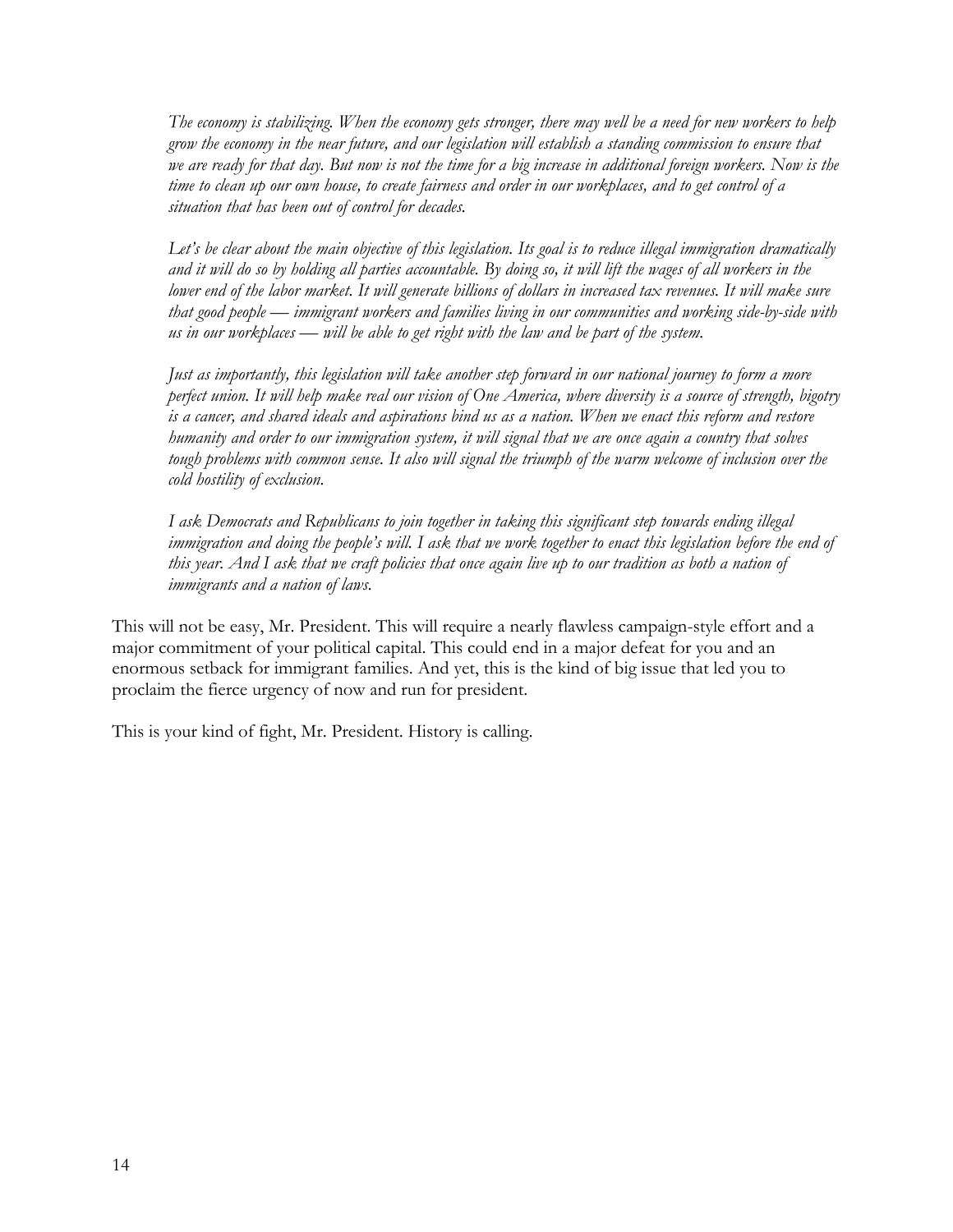## **VIII. About the Author**

**Frank Sharry** is the Founder and Executive Director of America's Voice, the newly founded immigration reform advocacy organization that opened its doors in March 2008. Prior to starting America's Voice, Mr. Sharry served as Executive Director of the National Immigration Forum for 17 years. The Forum, based in Washington, D.C., is one of the nation's premier immigration policy organizations. Following the defeat of immigration reform in the US Senate in 2007, and with the support of the immigrant advocacy community, America's Voice was created to strengthen the communications component of the renewed and reorganized campaign to enact workable comprehensive immigration reform. Before joining the Forum, Mr. Sharry was Executive Director of Centro Presente, a local organization working with Central American refugees in the greater Boston area. While there he co-founded the Massachusetts Immigrant and Refugee Advocacy Coalition. Before that he helped resettle refugees for an organization now known as the US Committee for Refugees and Immigrants. He first became interested in immigrants and refugees while teaching in Singapore in the late 1970s and later was hired to assist with the rescue and relocation of boat refugees fleeing war-torn Vietnam and landing in Indonesia.

# **IX. Works Cited**

America's Voice. 2008. Republicans: Fenced in by Immigration. Washington, DC: America's Voice. http://amvoice.3cdn.net/77076902eaa41d8a76\_vqm6id0x0.pdf.

America's Voice/Benenson Strategy Group and Lake Research Partners. 2008a. Attitudes Towards Immigration Reform in Swing Districts Poll, October 2008. http://amvoice.3cdn.net/8d119152a7a5056638\_0pm6bhizt.pdf.

———. 2008b. National Survey and Swing District Polling on Immigration, November 2008. http://amvoice.3cdn.net/2293873697eae3437e\_wnm6bqe52.pdf.

Bada, Xochitl, Jonathan Fox, and Andrew Selee, eds. 2006. *Invisible No More: Mexican Migrant Civic Participation in the United States*. Washington, DC: Woodrow Wilson International Center for Scholars. http://www.wilsoncenter.org/news/docs/Invisible%20No%20More1.pdf.

Congressional Budget Office. 2006. Cost Estimate: S. 2611, Comprehensive Immigration Reform Act of 2006. Washington, DC: Congressional Budget Office. http://www.cbo.gov/ftpdocs/72xx/doc7208/s2611.pdf.

———. 2007. Cost Estimate: Senate Amendment 1150 to S. 1348, the Comprehensive Immigration Reform Act of 2007. Washington, DC: Congressional Budget Office. http://www.cbo.gov/ftpdocs/81xx/doc8179/SA1150\_June4.pdf.

Meissner, Doris, Deborah W. Meyers, Demetrios G. Papademetriou, and Michael Fix. 2006. *Immigration and America's Future: A New Chapter.* Washington, DC: Migration Policy Institute. http://www.migrationpolicy.org/task\_force/new\_chapter\_summary.pdf